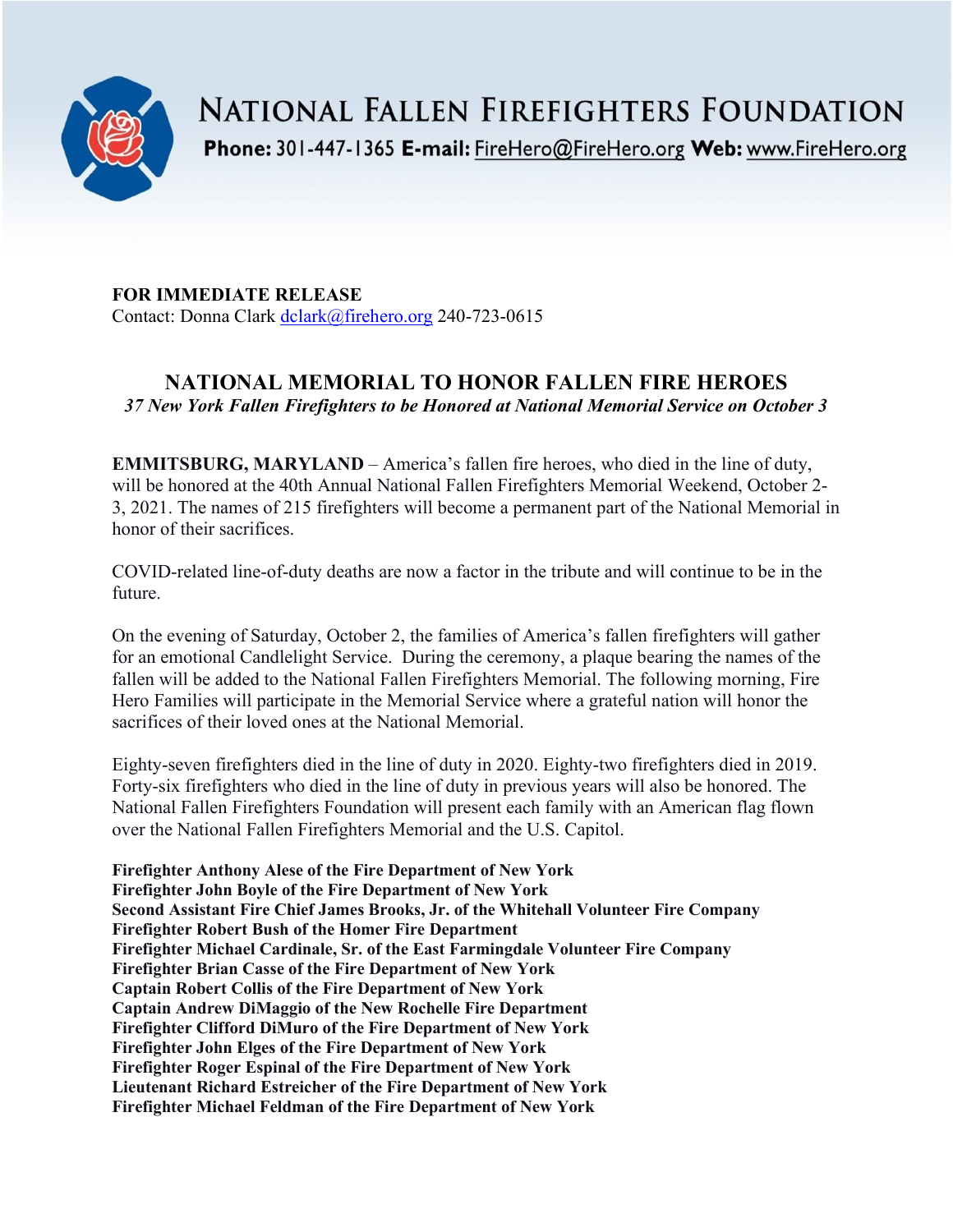**Firefighter/EMT Michael Field of the Valley Stream Volunteer Fire Department Lieutenant Donald Franz of the Fire Department of New York Firefighter Robert Gless of the Fire Department of New York Firefighter Dennis Heaney of the Fire Department of New York Firefighter Dale Jaynes of the Burdett Fire Department Firefighter Joseph Losinno of the Fire Department of New York Firefighter Richard Manetta of the Fire Department of New York Firefighter Matthew McDevitt of the Fire Department of New York Lieutenant Edward McDonagh of the Fire Department of New York Firefighter Michael McDonald of the Fire Department of New York Firefighter Richard Meehan of the Fire Department of New York Fire Marshal Gregorio Morales of the Fire Department of New York Lieutenant John Moran of the Fire Department of New York Captain John Moschella of the Fire Department of New York Battalion Chief Dennis Moynihan of the Fire Department of New York Firefighter Timothy O'Neill of the Fire Department of New York Firefighter Steven Pollard of the Fire Department of New York Firefighter Martin Simmons of the Fire Department of New York Lieutenant Brian Sullivan of the Fire Department of New York Firefighter Richard Tanagretta of the Fire Department of New York Firefighter Robert Tilearcio of the Fire Department of New York Firefighter Richard Tomlins, Jr. of the Cold Spring Fire Company Firefighter Joseph Walsh of the Fire Department of New York Chief Robert White of the West Stockholm Fire Department**

Their names will be added to the National Fallen Firefighters Memorial on the Academy grounds.

#### **SCHEDULE**:

**Saturday, October 2, 2021** Candlelight Service

Time: 7:00PM – 8:30PM (ET) Streaming begins at 6:30PM

#### **Sunday, October 3, 2021**

National Fallen Firefighters Memorial Service Time: 10:00AM - 12:30PM (ET) Streaming begins at 9:30AM Location both days: National Fire Academy Campus, S. Seton Avenue, Emmitsburg, MD The NFFF will provide a **live satellite feed and online streaming** of Memorial Weekend services, along with video of events for downloading courtesy of VISTA Worldlink [here.](https://www.firehero.org/events/memorial-weekend/attending-memorial-weekend/ways-honor-fallen/watch-live/) We encourage media to air the two services on your websites and/or social media. For a complete list of fallen firefighters being honored, go to [www.firehero.org.](http://www.firehero.org/)

In addition, communities across the U.S. will light up landmarks in "**RED**", including buildings, bridges, fire stations, and homes as part of the [Light the Night for Fallen](https://www.firehero.org/events/memorial-weekend/about/light-night-fallen-firefighters/)  [Firefighters](https://www.firehero.org/events/memorial-weekend/about/light-night-fallen-firefighters/) program. On Sunday, the National Memorial Service begins with bells ringing